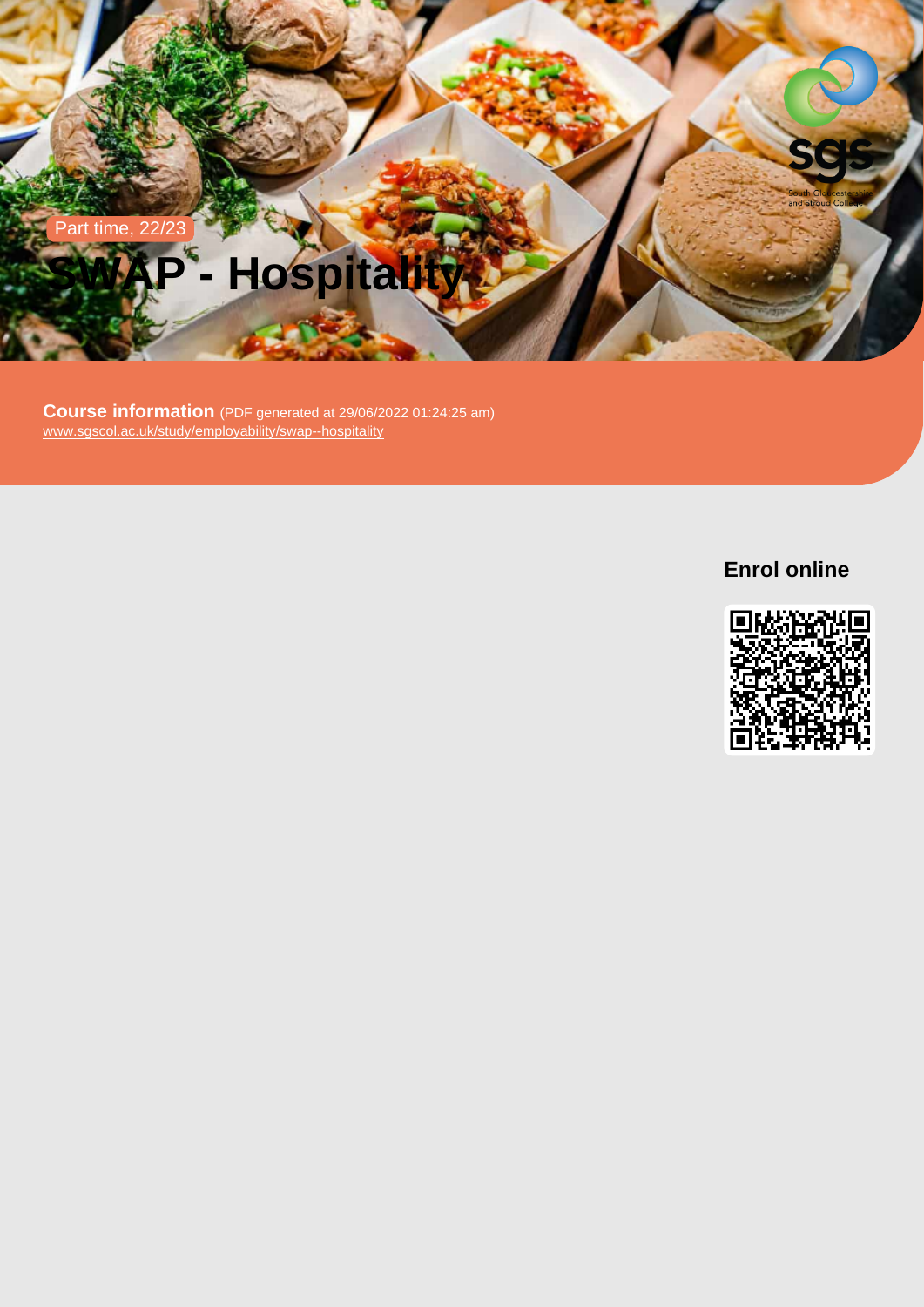# Summary

Bristol hosts an exciting and dynamic hospitality sector and is key to thesuccess of the city, with plenty to attract visitors to what has been publicisedas one of the happiest places to live in the UK.

Why not stand out from the crowd in this vibrant sector and complete keyqualifications and training to help you take the next steps towards a careerin hospitality. Our short courses are designed to focus on qualifications thatexpand your knowledge, skills set and best place you for the career you always wanted. Thiscourse is also fully-funded meaning you will have no fees to pay for attending and is deliveredthroughout Bristol within one of our community venues.

On successful completion the qualifications you will gain are;

- City & Guilds Level 1 Customer Service Certificate
- NCFE Level 2 Certificate in Equality and Diversity
- Emergency First aid at Work
- Food Hygiene Certificate Level 2

You will develop by:

- Gaining the skills employers are looking for
- Achieving relevant qualifications to help you succeed
- Receiving careers guidance from our dedicated team
- Learning effective interview techniques from local employers within the sector\*
- Receiving advice and guidance from local employers within the sector\*
- Having the opportunity of a guaranteed interview with local employers within the sector\*

\*we are currently finalizing our local employer partnership. For more information please email [employability@sgscol.ac.uk.](mailto:employability@sgscol.ac.uk)

## How will I learn?

During these courses you will learn all the important transferable skills as well as sector specific training, all of which will help you gain employment and is delivered using engaging classroom activities, workbooks and discussion groups. Industry expert talks are also provided\*\* by local employers to give you an insight into the industry and inspire you to consider the sector as a career choice.

This course is located at The Galleries in Bristol City Centre. It is a short walk from Bristol, Temple Meads Train Station or you can get a variety of Bus' including the 75, M1, T1 and 73.

UpskillED courses are specifically aimed at those who wish to gain recognised qualifications and knowledge of their chosen industry.

### Entry Requirements

You may be asked to complete a short initial literacy assessment prior to starting, as learners will be required to have basic literacy skills (level 1) to successfully complete this course.

## Additional Information